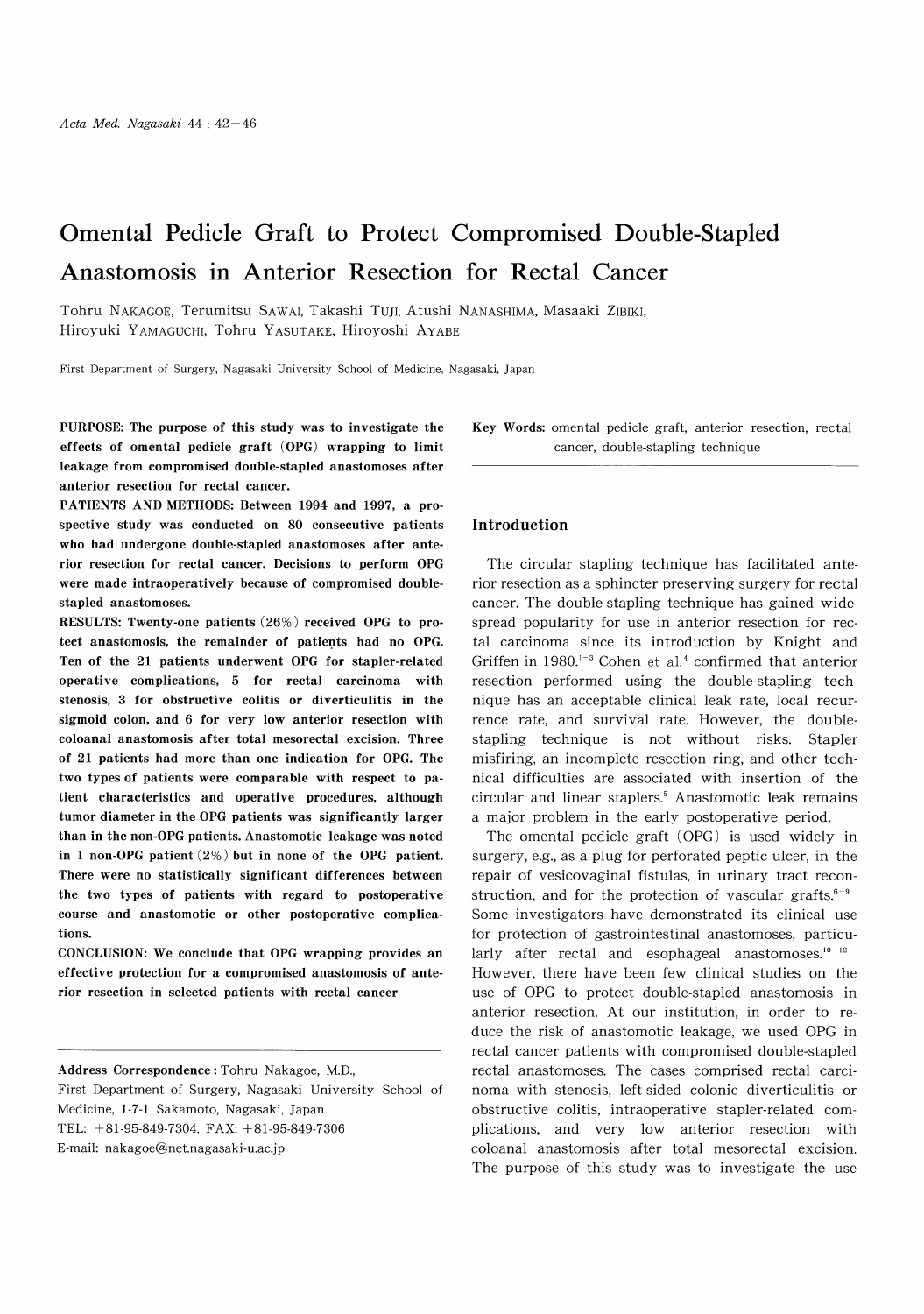Tohru Nakagoe et al : Omental Pedicle Graft for Rectal Anastomosis

of OPG to limit leakage from compromised doublestapled anastomoses after anterior resection for rectal cancer.

#### Materials and Methods

A prospective study was conducted on a consecutive series of patients who underwent anterior resections for primary rectal carcinoma. All surgeries were elective, and all were performed by a single surgeon between January 1994 and March 1997.

After standard resection for rectal tumor and anastomosis using the double-stapling technique (TA5 5® and PCEEA® staplers), the decision to perform an OPG for anastomosis was made intraoperatively for any one of the following reasons; (1) stapler-related operative complications including incomplete rectal tissue ring, rectal injuries, split of the sigmoid colon, stapler misfiring, or a positive leakage test; (2) stenosis; (3) obstructive colitis or diverticulitis in the sigmoid colon; or (4) very low anterior resection with coloanal anastomosis after total mesorectal excision.

No patient received radiation therapy preoperatively. The level of each tumor (distance from the dentate line) was determined by rigid proctoscopy or flexible colonoscopy. Tumor location was classified from the dentate line accordingly: lower rectum, 0 to 6 cm; middle rectum, 6 to 12 cm; upper rectum, 12 to 15 cm. Tumor size and histologic differentiation were obtained from surgical pathology reports. Tumor stage was assigned according to TNM classification. The resections were classified as high or low depending on whether the anastomosis was above or below the pelvic peritoneal reflection.

All 80 patients were observed on routine rounds, and temperature was recorded every 6 hours. The number of days of temperature elevation above  $37.5^{\circ}$ C was noted. Between the 5th and 7th postoperative day, white blood cell count and C-reactive protein (CRP) were measured.

Statistical analyses were performed by the chisquare or Fisher's exact test and the Mann-Whitney U test.

# OPG Surgical Procedure

We employed the OPG procedure that was reported by Lanter and Mason." After resection of the lesion and mobilization of the rectum with anastomosis, the greater omentum was freed from the transverse colon. It was then divided longitudinally, care being taken to preserve the vascular arcade, and swung on a pedicle, while retaining the blood supply from the left gastroepiploic vessel and confirming pulsation of the artery in the OPG. With this minimal amount of freeing, the omentum can be delivered into the pelvis along the paracolic gutter and wrapped circumferentially around the double-stapled anastomosis. It is anchored to the rectum and colon with absorbable sutures, distal and proximal to the anastomosis. It thus forms a tube in which the newly constructed anastomosis resides.

# Results

Double-stapled anastomosis after anterior resections of primary rectal carcinoma was performed in 80 patients. Of these 80 patients, 21 patients (26%) received OPG to protect their anastomosis. Ten of the 21 patients underwent OPG for stapler-related operative complications, 5 for rectal carcinoma with stenosis, 3 for obstructive colitis or diverticulitis in the sigmoid colon, and 6 for very low anterior resection with coloanal anastomosis after total mesorectal excision. Three of 21 patients had more than one indication for OPG (Table 1).

Table 1. Indications for Use of Omental Pedicle Graft to Protect Double-Stapled Anastomoses in Anterior Resection for Rectal Cancer

| Patient        | Age<br>(vears) | <b>Sex</b> | TMN staging<br>rectal cancer | of | Indications for omental pedicle graft                  |
|----------------|----------------|------------|------------------------------|----|--------------------------------------------------------|
| 1              | 81             | Male       | $\mathbb{I}$                 |    | Carcinoma with stenosis                                |
| $\overline{c}$ | 78             | Female     | Π                            |    | Very low anterior resection                            |
| 3              | 60             | Male       | Ш                            |    | Stapler-related operative complication                 |
| 4              | 54             | Male       | T                            |    | Stapler-related operative complication                 |
| 5              | 46             | Male       | Ш                            |    | Very low anterior resection                            |
| 6              | 43             | Male       | IV                           |    | Carcinoma with stenosis                                |
| 7              | 65             | Male       | IV                           |    | Carcinoma with stenosis                                |
| 8              | 71             | Male       | T                            |    | Stapler-related operative complication                 |
| 9              | 59             | Female     | $\mathbf{u}$                 |    | Stapler-related operative complication                 |
| 10             | 71             | Female     | Π                            |    | Stapler-related operative complication                 |
| 11             | 61             | Male       | π                            |    | Obstructive colitis                                    |
| 12             | 73             | Female     | $\mathbb I$                  |    | Very low anterior resection/diverticulitis             |
| 13             | 77             | Male       | П                            |    | Carcinoma with stenosis                                |
| 14             | 80             | Female     | Π                            |    | Very low anterior resection                            |
| 15             | 62             | Male       | IV                           |    | Very low anterior resection/carcinoma<br>with stenosis |
| 16             | 82             | Female     | m                            |    | Stapler-related operative complication                 |
| 17             | 84             | Male       | I                            |    | Very low anterior resection/diverticulitis             |
| 18             | 60             | Female     | Π                            |    | Stapler-related operative complication                 |
| 19             | 39             | Male       | Π                            |    | Stapler-related operative complication                 |
| 20             | 59             | Male       | Π                            |    | Stapler-related operative complication                 |
| 21             | 62             | Male       | IV                           |    | Stapler-related operative complication                 |
|                |                |            |                              |    |                                                        |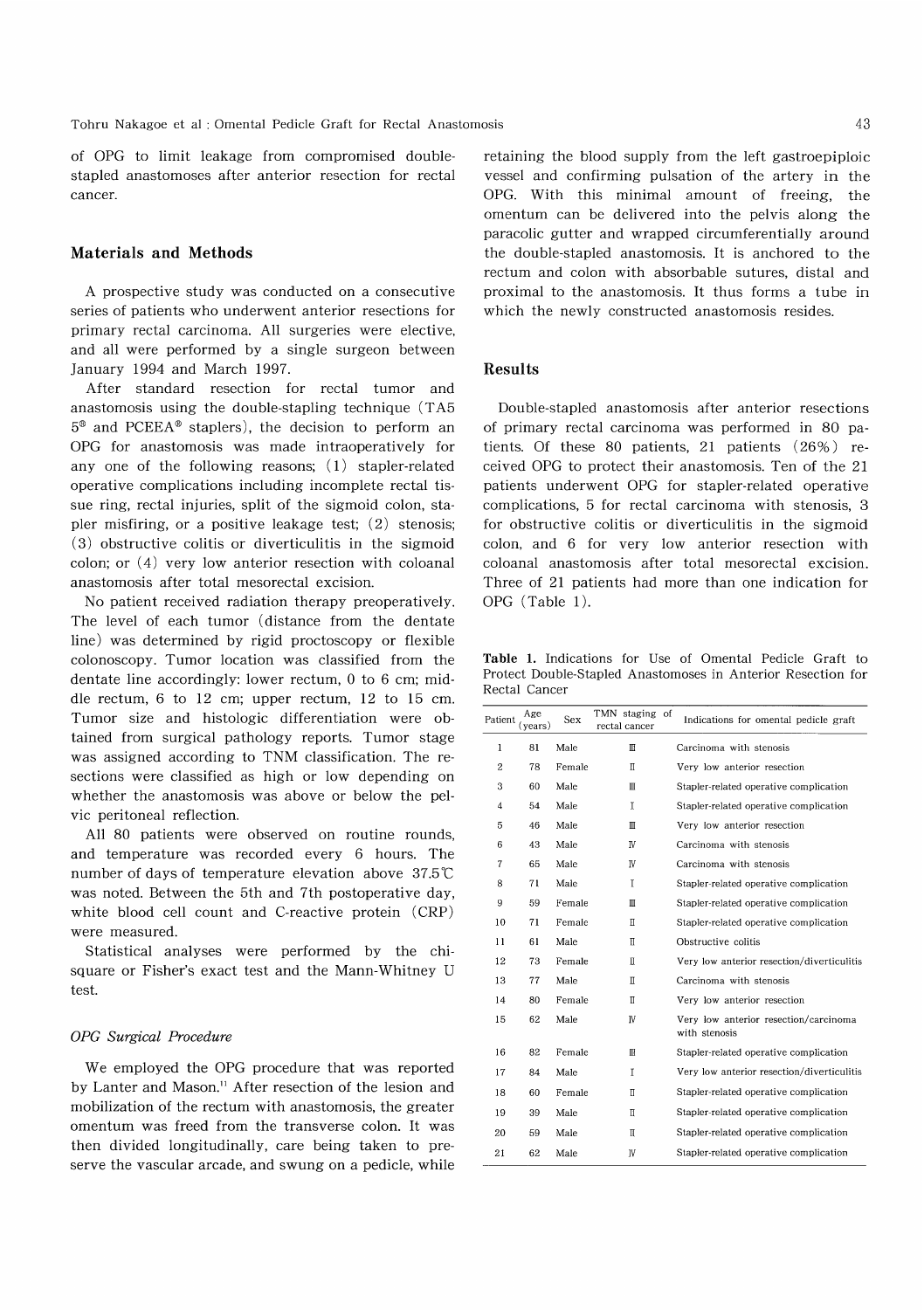There were no statistically significant differences between the OPG and non-OPG patients with regard to sex, age, tumor location, tumor stage, and histologic differentiation, although tumor diameter in the OPG patients was significantly larger than in the non-OPG patients  $(P= 0.0174)$  (Table 2).

Table 2. Patient Characteristics

|                            | OPG* patients | Non-OPG <sup>*</sup> patients |           |
|----------------------------|---------------|-------------------------------|-----------|
|                            | $(n = 21)$    | $(n = 59)$                    | $P$ value |
| Sex ratio, Male:Female     | 1:0.50        | 1:0.55                        | 0.8521    |
| Age $\dagger$ (years)      | $65 \pm 13$   | $61 \pm 10$                   | 0.1874    |
| Tumor localization         |               |                               | 0.9168    |
| Lower                      | 7             | 17                            |           |
| Middle                     | 7             | 20                            |           |
| Upper                      | 7             | 22                            |           |
| Tumor diameter † (mm)      | $52 \pm 21$   | $39 \pm 20$                   | 0.0174    |
| TMN staging                |               |                               | 0.1552    |
| T                          | 3             | 21                            |           |
| Π                          | 9             | 13                            |           |
| Ш                          | 5             | 17                            |           |
| IV                         | 4             | 8                             |           |
| Histologic differentiation |               |                               | 0.5600    |
| Well differentiated        | 2             | 13                            |           |
| Moderately differentiated  | 18            | 43                            |           |
| Poorly differentiated      | $\Omega$      | 1                             |           |
| Mucinous                   | 1             | 2                             |           |

\*OPG , Omental pedicle graft

 $\dagger$  Mean  $+$  s.d.

There were no statistically significant differences between the OPG and non-OPG patients with regard to the level of anastomosis, the performance of concurrent covering colostomy and hepatectomy, operation time, and amount of operative bleeding (Table 3). As the policy in our unit has been not to perform defunctioning colostomy during anterior resection, all were carried out without a covering colostomy except in 2 patients with intraoperative stapler-related complications. Each of these patients underwent OPG concurrent with a covering colostomy to protect doublestapled anastomosis. We performed hepatectomies for synchronous liver metastasis in 5 patients, 2 of whom underwent concurrent OPG for rectal anastomosis.

Table 3. Operative Course

|                                   | OPG <sup>*</sup> patients<br>$(n = 21)$ | Non-OPG <sup>*</sup> patients<br>$(n=59)$ | P value |
|-----------------------------------|-----------------------------------------|-------------------------------------------|---------|
| Level of anastomosis              |                                         |                                           | 0.3824  |
| High                              | 4                                       | 17                                        |         |
| Low                               | 17                                      | 42                                        |         |
| Covering colostomy                |                                         |                                           | 0.0664  |
| Yes                               | 2                                       | 0                                         |         |
| No                                | 19                                      | 59                                        | 0.6024  |
| Concurrent hepatectomy            |                                         |                                           |         |
| Yes                               | 2                                       | 3                                         |         |
| No                                | 19                                      | 56                                        |         |
| Operating time $\dagger$ (min)    | $266 \pm 136$                           | $251 \pm 95$                              | 0.5953  |
| Operative bleeding $\dagger$ (ml) | $301 \pm 397$                           | $220 \pm 313$                             | 0.3576  |

\*OPG , Omental pedicle graft

T Mean ±s.d.

There were no operative deaths. As shown in Table 4, there were no statistically significant differences between the two types of patients with regard to days of elevated postoperative temperature, white blood cell counts, CRP, and postoperative stay. In the OPG patients, there were no clinically significant elevated temperatures, elevated leukocyte counts, or CRP and prolonged ileus.

| Table 4. Postoperative Course |  |
|-------------------------------|--|
|-------------------------------|--|

|                                                       | OPG <sup>*</sup> patients<br>$(n = 21)$ | Non-OPG <sup>*</sup> patients<br>$(n=59)$ | value  |
|-------------------------------------------------------|-----------------------------------------|-------------------------------------------|--------|
| Days of fever $\dagger$                               | 1.5(0.12)                               | $2.0(0-15)$                               | 0.4609 |
| White blood cell count $\ddagger$ (/mm <sup>3</sup> ) | $6811 \pm 1795$                         | $6692 + 2942$                             | 0.5633 |
| CRP <sup>±</sup>                                      | $3.60 \pm 3.44$                         | $3.81 \pm 4.06$                           | 0.8995 |
| Postoperative days in hospital †                      | $19.5(11-47)$                           | $17.5(9-68)$                              | 0.5006 |

\*OPG , Omental pedicle graft

 $\dagger$  Median(range);  $\dagger$  Mean  $\pm$  s.d.

Anastomotic leakage was noted in one patient (2%) among the non-OPG patients, but in no patient among the OPG patients. There were no statistically significant differences between the two types of patients in the rate of postoperative anastomotic or other complications (Table 5, 6).

Table 5. Postoperative Anastomotic Complications

| s be- |                            | OPG <sup>*</sup> patients<br>$(n = 21)$ | Non-OPG <sup>*</sup> patients<br>$(n = 59)$ | $P$ value |
|-------|----------------------------|-----------------------------------------|---------------------------------------------|-----------|
| d to  | Anastomotic complications: | $3(14\%)$                               | 10(17%)                                     | 0.7763    |
|       | Anastomotic leakage        |                                         |                                             |           |
| ncur- | Anastomoric stricture      |                                         |                                             |           |
|       | Anastomotic bleeding       |                                         |                                             |           |
| ation | Rectovaginal fistula       |                                         |                                             |           |
|       |                            |                                         |                                             |           |

\*OPG, Omental pedicle gra

Table 6. Other Postoperative Complications

|                          | OPG <sup>*</sup> patients<br>$(n = 21)$ | Non-OPG <sup>*</sup> patients<br>$(n = 59)$ | $P$ value |
|--------------------------|-----------------------------------------|---------------------------------------------|-----------|
| Other complications      | 5(26%)                                  | $11(20\%)$                                  | 0.7722    |
| Urinary infection        |                                         |                                             |           |
| Neurogenic bladder       |                                         | b                                           |           |
| Subphrenic abscess †     |                                         |                                             |           |
| Acute cholecystitis      |                                         |                                             |           |
| Wound infection          |                                         |                                             |           |
| Cardiovascular accidents |                                         |                                             |           |

\*OPG , Omental pedicle graft

 $\ddagger$  2 patients underwent hepatectomy for synchronous liver metastases.

#### Discussion

Anastomotic leak in low anterior anastomosis remains a major problem. It is well known that anastomosis between two segments of bowel, both having a peritoneal layer, is less prone to disruption than anastomosis involving bowel in which one segment is without peritoneum.<sup>11,13</sup> The presence of perianastomotic collections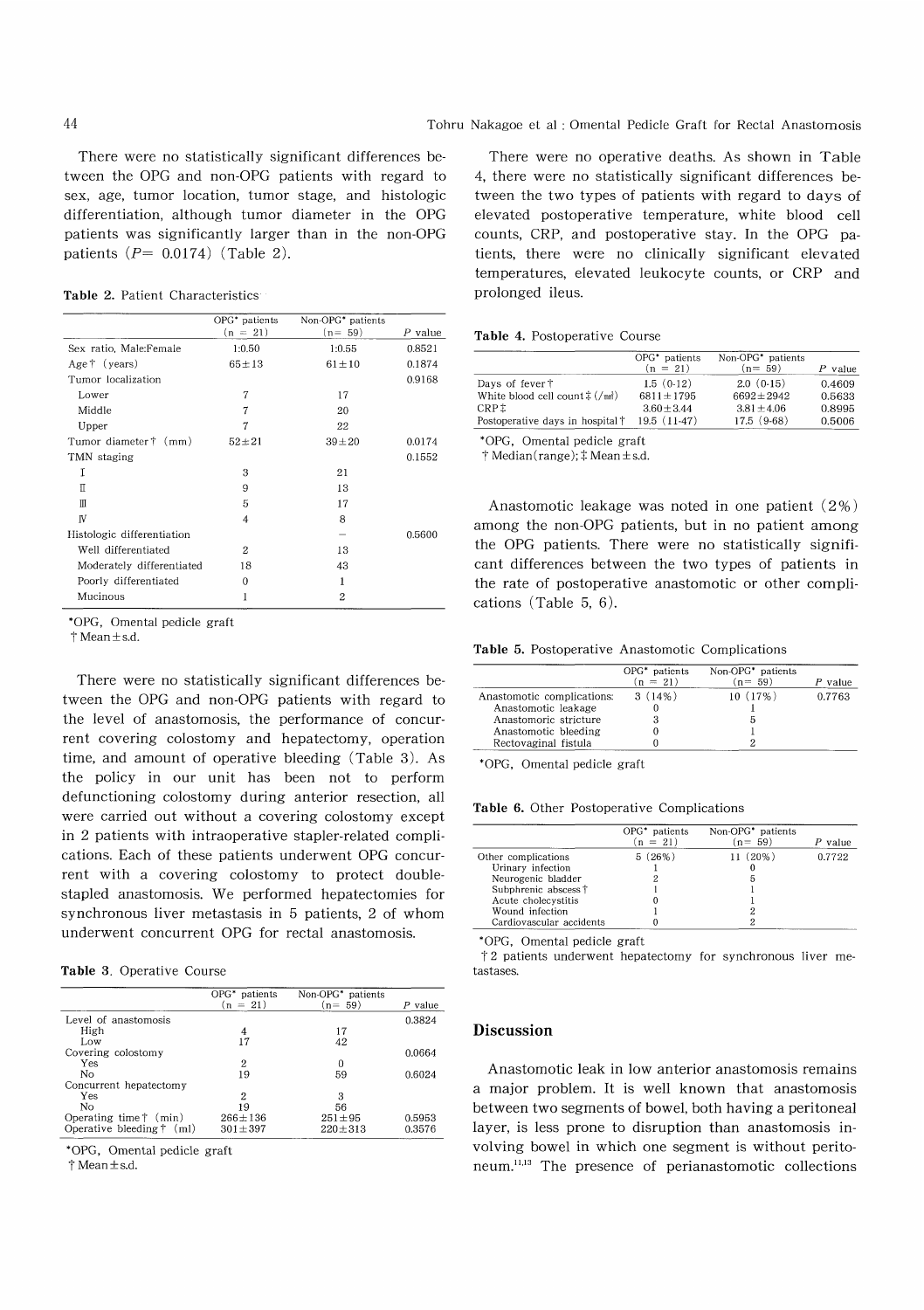of serum, blood, and cellular debris contributes significantly to anastomotic disruption." If isolated from the peritoneum, the intestinal anastomosis frequently breaks down because of suture-line infection.<sup>11,15</sup>

Many surgeons have attempted to reduce this anastomotic complication using presacral drainage,<sup>13</sup> sump-irrigation, $^{14}$  and OPG.<sup>10,11</sup> The omentum has been found to be effective in preventing leakage after the reestablishment of gastrointestinal continuity." Omentum can reabsorb fluid collections as an ideal biologic drain because it is rich in lymphatics and vascularity.<sup>16</sup> The omentum is also capable of transporting toxic material into the circulation system."

Recently, Adams et al'8 reported an animal model of a vascular anastomosis that developed between the omental blood supply and bowel vessels as early as the third postoperative day to aid in anastomotic healing, and they concluded that the omental wrap can be used to protect a compromised anastomosis by providing both a biologically viable plug to prevent early leakage and neovasculature for later wound repair. Some authors have reported the clinical usefulness of OPG for low rectal anastomosis to avoid the leakage.<sup>10,11,19,20</sup>

In our study, OPG made an excellent protective wrapping for compromised double-stapled anastomoses in anterior resection for rectal cancer. The postoperative course for patients receiving OPG was comparable to the postoperative course for those without OPG. Colorectal surgeons are sometimes obliged to perform compromised anastomoses in anterior resection for rectal cancer in patients with stenosis, obstructive colitis or diverticulitis in the sigmoid colon, steroid therapy, or preoperatively irradiated rectum. Lanter and Mason" reported that all rectal cancer patients receiving preoperative irradiation were treated without a protective colostomy due to use of the protective OPG.

The double-stapling technique has gained widespread use in anterior resection for rectal cancer. Although the reported anastomotic leak rate of about 8% following anterior resection using the doublestapling technique compares favorably with the leak rate documented in the more traditional anastomotic approach, $2$  the technique is not without risks.<sup>5</sup> Omental pedicle wrap is indicated to protect the double-stapled anastomosis when stapler-related complications including incomplete rectal tissue ring, rectal injuries, split of the sigmoid colon, staplers misfiring or a positive leakage test occur intraoperatively.

More recently, the sphincter-saving resection of the rectum with total mesorectal excision and anastomosis of the colon to the anal canal in patients with rectal cancer has been performed." Although the long-termoutcome of coloanal anastomosis for rectal cancer in

terms of disease-free survival and satisfactory function is excellent, it is associated with a high incidence of complications-leakage being the most feared.<sup>22</sup> The results in our study suggest that the anastomosis of the colon to the anal canal after very low anterior resection with total mesorectal excision is also a candidate surgery for the use of OPG to prevent anastomotic leakage.

The surgical technique for omental lengthening should be based on the arterial anatomy of the omentum.<sup>16</sup> Although there are some variations of vascular arcades in the omentum depending upon the level of bifurcation or the absence of the middle omental artery, we can usually identify the three major arterial branches, the right, middle, and left omental artery, that distribute blood throughout the greater omentum and come from the gastroepiploic arch." The OPG reported by Lanter and Mason" is composed of two major arterial branches, the middle and left omental artery, which receive blood supply from the left gastroepiploic artery. The technique takes only 15-20 minutes to perform, and we had no postoperative complication such as hemorrhage from the cut edge of the omentum or early small bowel obstruction. In our opinion, this OPG is a simple and safe adjunct to rectal surgery. It is essential that the arterial branches at the top of the OPG are checked intraoperatively for pulsation, and the omentum should be brought down along the left paracolic gutter in order to avoid postoperative intestinal obstruction.

In summary, as a matter of course, adequate bowel preparation, good nutrition, proper drainage for pelvic fluid collections, and prompt intraoperative decision making as to how to establish intestinal continuity are the keys to preventing anastomotic leakage or disruption. We conclude that OPG wrapping provides effective protection for a compromised double-stapled anastomosis after anterior resection in selected patients with rectal cancer.

#### References

- 1) Knight CD, Griffen FD. An improved technique for low anterior resection of the rectum using the EEA stapler. Surgery 88: 710-714, 1980
- 2) Cohen Z, Myers E, Langer B, et al. Double stapling technique for low anterior resection. Dis Colon Rectum 26: 231-235, 1983
- 3) Feinberg SM, Parker F, Cohen Z, et al. The double stapling technique for low anterior resection of rectal carcinoma. Dis Colon Rectum 29: 885-890, 1986
- 4) Laxamana A, Solomon MJ, Cohen Z, et al. Long-term results of anterior resection using the double-stapling technique. Dis Colon Rectum 38: 1246-1250, 1995
- 5) Rex JC Jr., Khubchandani IT. Rectovaginal fistula: complication of low anterior resection. Dis Colon Rectum 35: 354-356. 1992
- Bennet WH. A case of perforating gastric ulcer in which the opening, being otherwise intractable, was closed by means of an omental plug: recovery. Lancet 2: 310-311, 1896